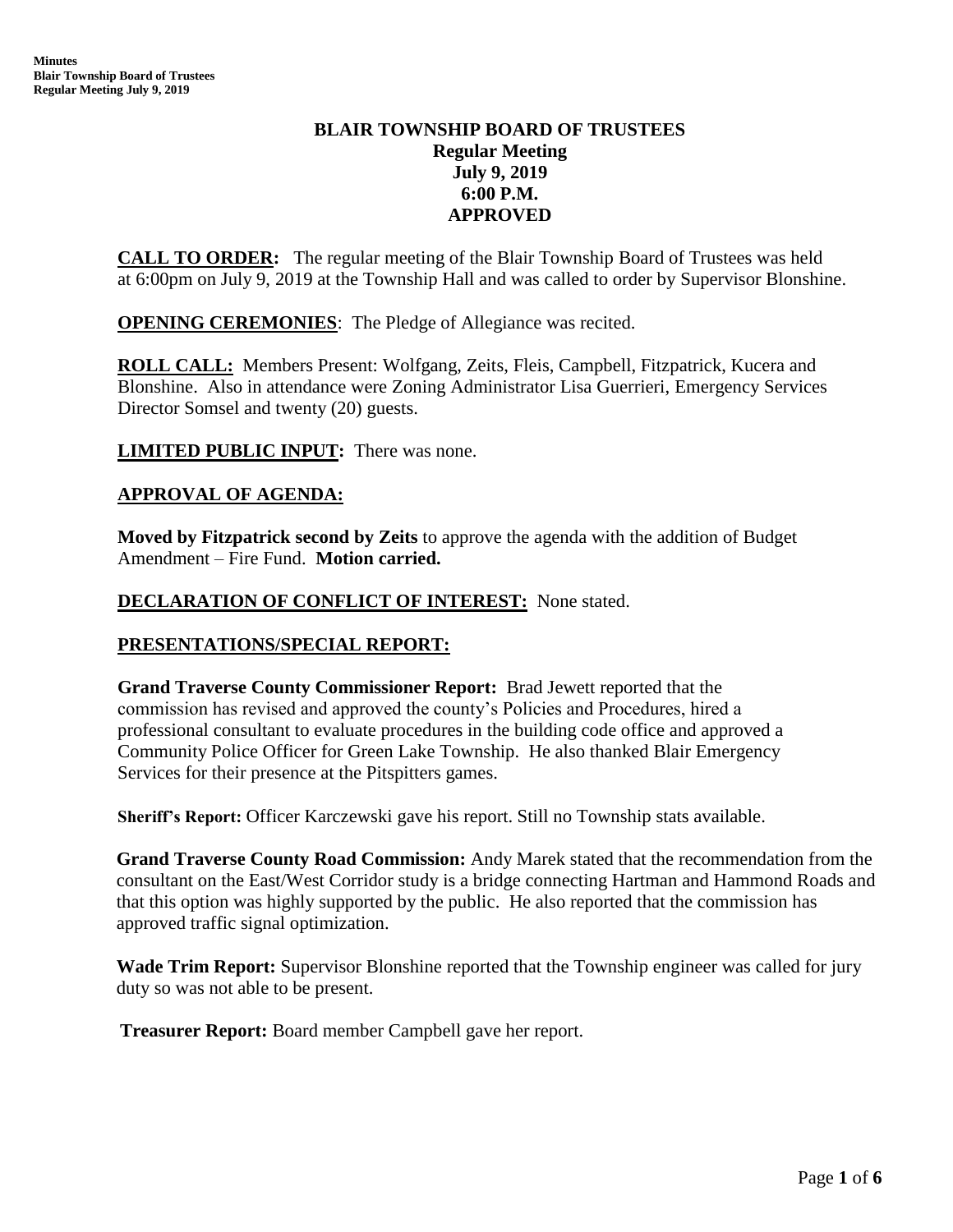# **ANNOUNCEMENTS/CORRESPONDENCE:**

Supervisor Blonshine stated the she has passed on all of the correspondence regarding SU/SPR#19- 06-03 to each board member. She also thanked everyone that participated in Hoosier Valley Clean Up.

Board member Kucera had no updates on Family Movie Night in the Park at this time.

 Supervisor Blonshine reported that the Iron Removal Plant is now up and running. Discussion continues regarding adding a loop in the system.

 Supervisor Blonshine stated that she has not heard back from the state regarding the grant she submitted for the homes affected by PFAS to hook up to municipal water.

Board member Campbell gave an update on the new website.

Board member Wolfgang read a thank you from the City of Escanaba for the contribution to the "dark Stores" litigation.

 Supervisor Blonshine announced that the new fire truck has arrived and there will be a "Wet Down and Roll Back Ceremony on July 30<sup>th</sup> at 6:00pm. She also reported that Active Shooter Training will be held at the Township on July  $19<sup>th</sup>$  at 4:00pm and welcomed the public to attend.

Supervisor Blonshine reported on the butterfly hatchery here at the Township.

Vance Road Clean Up scheduled for Saturday, July 13<sup>th</sup> has been cancelled due to scheduling conflicts, the next one is scheduled for this fall.

 Board member Wolfgang announced that she had placed an additional check register for the pooled cash account, check numbers 2939 through 2970 at each seat prior to the meeting and asked that this register be added to the consent calendar.

## **CONSENT CALENDAR**

| <b>FUND</b>         | <b>CHECK NUMBERS</b> | <b>TOTALS</b> |            | <b>REPORT</b>                    |
|---------------------|----------------------|---------------|------------|----------------------------------|
|                     |                      |               |            |                                  |
| Pooled Operating    | #2887-2970           |               | 117,117.42 | <b>Emergency Services Report</b> |
| Trust & Agency Fund | $-0-$                | \$            | 0.00       | Water Dept. Report               |
| Tax Account         | $-0-$                |               | 0.00       | Supervisor/Zoning Report         |
| Payroll Check/EFT   | #1368-1375           |               | 39,900.37  | Minutes March 12, 2019           |
| Direct Deposits     |                      |               | 61,504.03  | and June 11, 2019 Regular        |
|                     |                      |               |            | Meetings                         |

Supervisor Blonshine read the stats from the Ordinance Enforcement Officer's report regarding how many violations he has brought into compliance and praised him for the good job he is doing.

**Moved by Wolfgang second by Fleis** to approve the consent calendar with the addition of the pooled cash check register including check numbers 2939 through 2970. **Motion carried.**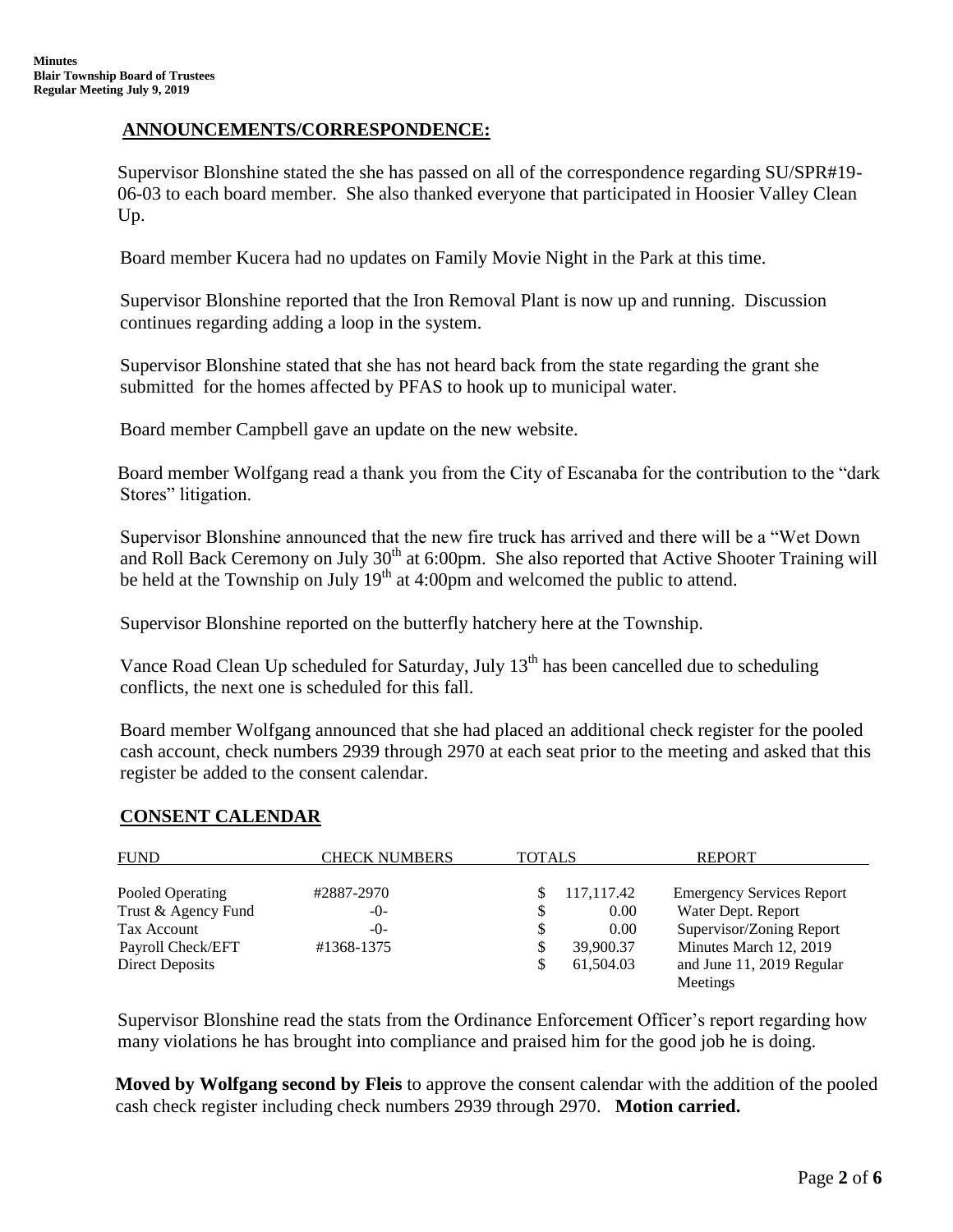## **UNFINSHED BUSINESS:**

There was none.

## **NEW BUSINESS:**

#### **a. Public Hearings:**

## **SU/SPR#19-06-03 Owners Bill Snyder & Karen Jackson Request to Establish a Bed & Breakfast for up to 2 Guests at their Private Residence located at 408 Brakel Point Drive Traverse City, MI 49685, Parcel #28-02-006-017-01**

#### **Opened the Public Hearing at 6:39 pm.**

Attorney Dave Bieganowski representing the owners presented the request stating that this use will have very low impact and stated why he believes the use has met the standards for approval in Section 22.04.

**Owner Karen Jackson-Snyder** spoke regarding the parking issues that have been resolved now that construction of their addition has finished.

**Tom Clarke, 425 Brakel Pt.** stated that Mr. Snyder has turned this into a personal attack and that the Planning Commission failed to go through each of the standards for approval.

**Rick Egelus, 577 Brakel Pt.** stated that he agrees with Mr. Clarke, the Planning Commission failed to address the standards for approval. Mr. Egelus read through the standards and stated the reasons he feels that the use does not meet the standards.

**Carolyn Keesor, 475 Brakel Pt.** spoke regarding parking in the cul de sac and how that makes it impossible for her to turn her vehicle with her boat trailer around. She is concerned that emergency vehicles will not be able to access if needed. She asked the board to make sure the all standards for approval were met.

**Scott Mann, 423 Brakel Pt**. stated that this area is a great neighborhood but he is feeling personally attacked by the applicant. He stated that he mows and maintains the yard for three other properties in exchange for space to park his work vehicle and trailer. His truck and trailer were parked in the street one time while loading and now Mr. Snyder is attacking him.

**Harry Riehl 590 Brakel Pt.** stated that he really has no problem with what the applicants want to do but is concerned about the personal attacks, stating this has never happened before. He is concerned about the parking issues.

**Ron Grin 616 Brakel Pt.** stated that a Bed & Breakfast is a business and he does not want to see all of Brakel Pt. as a business.

**Lynn Hansen 600 Brakel Pt.** stated that the board needs to look at the whole and hopes that the board will handle this case using the Township's Policies and Procedures.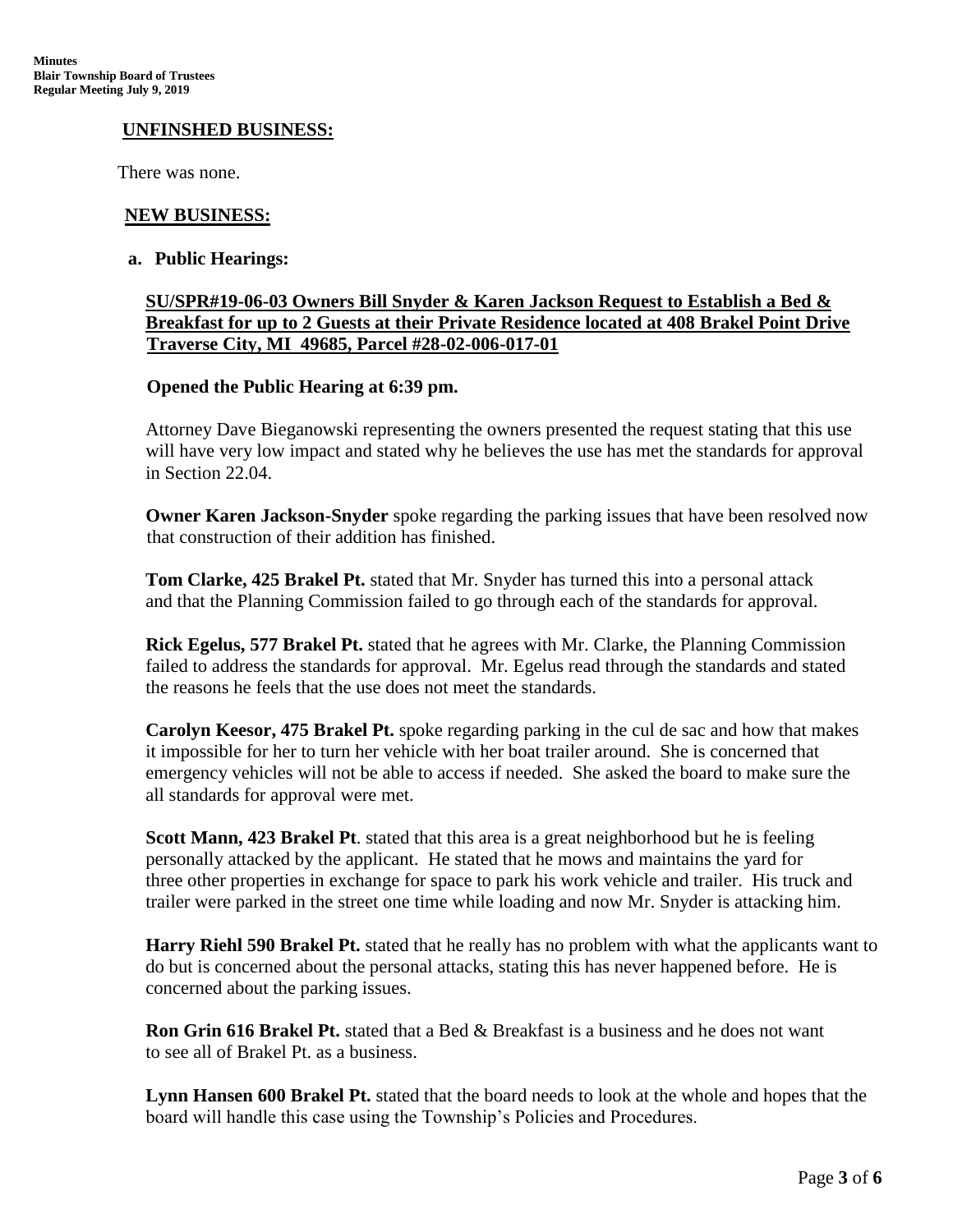**Vicki Bush, 462 Brakel Pt** stated that she was disappointed in how the Planning Commission handled this case. She asked the board to give the letters the consideration that they are elected to.

There was additional discussion regarding the difference between short term rentals and a Bed & Breakfast. Board member Fitzpatrick, Township Board Representative to the Planning Commission spoke regarding his reasons for voting in favor of the request at the Planning Commission level.

# **Closed the Public Hearing at 7:23 pm**

**Moved by Blonshine second by Wolfgang** to deny SU/SPR#19-06-03 as it does not meet the standards for approval in Section 22.04 items **a.** Will be harmonious with and in accordance with the general objectives of the Master Plan. **b.** Will be designed, constructed, operated and maintained in harmony with the existing and intended character of the general vicinity and the natural environment so that the use will not change the essential character of that area. **c**. Will not be hazardous or disturbing to existing or future neighboring uses. and **d.** Will represent a substantial improvement to property in the immediate vicinity and to the community as a whole., of the Blair Township Zoning Ordinance. **Yes:** Zeits, Fleis, Blonshine and Wolfgang. **No:** Campbell, Fitzpatrick and Kucera. **Motion carried.**

**SU/SPR#19-06-04 Muffler Man, Owner Jim Christensen. To Establish an Auto Repair Facility to repair mufflers, brakes, and other minor vehicle repairs in the existing 3,150 sq ft building located at 290 US 31 S, Traverse City, MI 49685, parcel #28-02-005-005-00**

## **Opened the Public Hearing at 7:44 pm**

The Zoning Administrator explained the request.

There was no public comment.

# **Closed the Public Hearing at 7:46 pm**

**Moved by Blonshine second by Wolfgang** to approve SU/SPR#19-06-04 as it meets the standards for approval in Section 22.04 of the Blair Township Zoning Ordinance, with the condition that construction begins within twelve (12) months and the existing dangerous building conditions are remedied within six (6) months. **Yes:** Fleis, Campbell, Fitzpatrick, Kucera, Blonshine, Wolfgang and Zeits. **No:** None. **Motion carried.**

Supervisor Blonshine stated that notices for both public hearings were published in the Record Eagle and posted at the Township and on the Township website.

## **b. Emergency Services Request to Purchase 5 Cardiac Monitors and 3 Lucas CPR Devices**

Emergency Services Director Somsel explained his request for a budget amendment using fund balance in the amount of \$181,300.00 to purchase this equipment.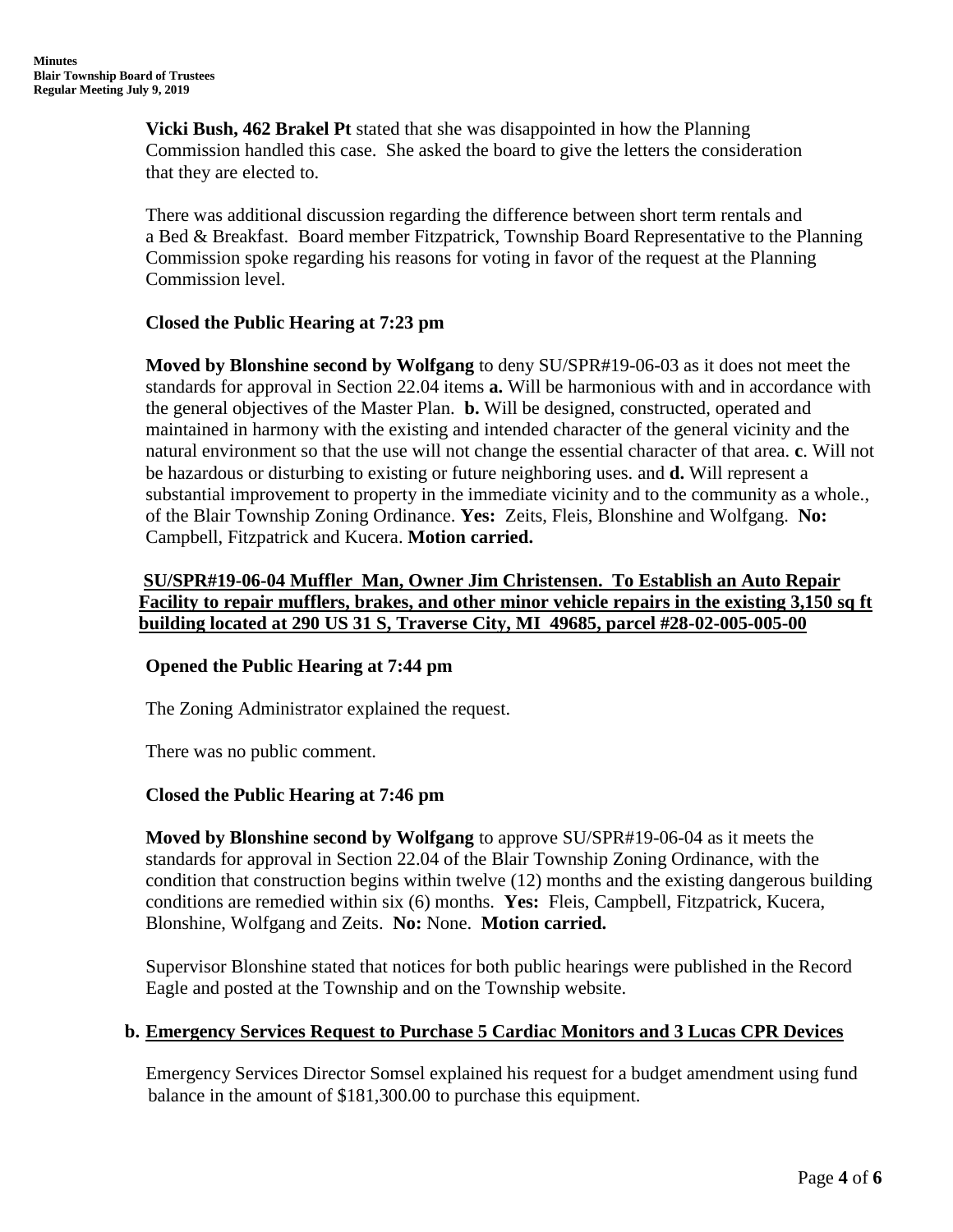**Moved by Wolfgang second by Fleis** to amend the EMS budget using \$181,300.00 of fund balance for Capital Outlay expenditures. **Yes:** Campbell, Fitzpatrick, Kucera, Blonshine. Wolfgang, Zeits and Fleis. **No:** None. **Motion carried.**

## **c. Emergency Services Surplus Equipment**

Emergency Services Director Somsel stated he would like the following items declared surplus.

- 3 Panasonic Toughbook Computers
- 1 Non-upgradable AED
- 4 Old CPAP Devices

He stated that another service may be able to use the CPAP devices, but the other need to be disposed of.

**Moved by Wolfgang second by Zeits** to declare the above mentioned items as surplus, recycle the computers and AED and sell the CPAP's for \$1.00 each. **Motion carried**.

#### **d. Budget Amendment – Treasurer's Office**

The Treasurer's budget center is over budget for the 2018-2019 fiscal year. Board member Wolfgang stated that the auditor said no budget amendments can be done once the fiscal year is over. Board member Campbell stated that the auditor said that we could do a journal entry moving an expense from the Treasurer's budget to another budget center. Board member Wolfgang would like more clarification from the auditor.

**Moved by Wolfgang second by Kucera** to approve a journal entry moving the expenditure of the tax bill processing from the Treasurer's budget center to the Township Board budget center to avoid being over expended in the Treasurer's budget pending auditor approval. **Yes:** Kucera, Fleis, Wolfgang, Blonshine, Campbell, Zeits and Fitzpatrick. **No:** None. **Motion carried**.

## **e. Fire Fund Budget Amendment**

Emergency Services Director Somsel explained that this grant was applied for in conjunction with four other departments. He was not aware that there was a match required. Blair Township's portion of the grant is estimated at \$113,000.00 and a 10% match is required. The Director is requesting to use \$15,000.00 from the Fire Fund's fund balance.

**Moved by Wolfgang second by Zeits** to approve a Fire Fund budget amendment using \$15,000.00 from fund balance to secure Blair Township's portion of the grant. **Yes:** Kucera, Wolfgang, Blonshine, Campbell, Fleis, Fitzpatrick and Zeits. **No:** None. **Motion carried**.

**EXTENDED PUBLIC INPUT:** Linda Pepper stated that Blair Township is what government is supposed to be, people getting together and helping each other.